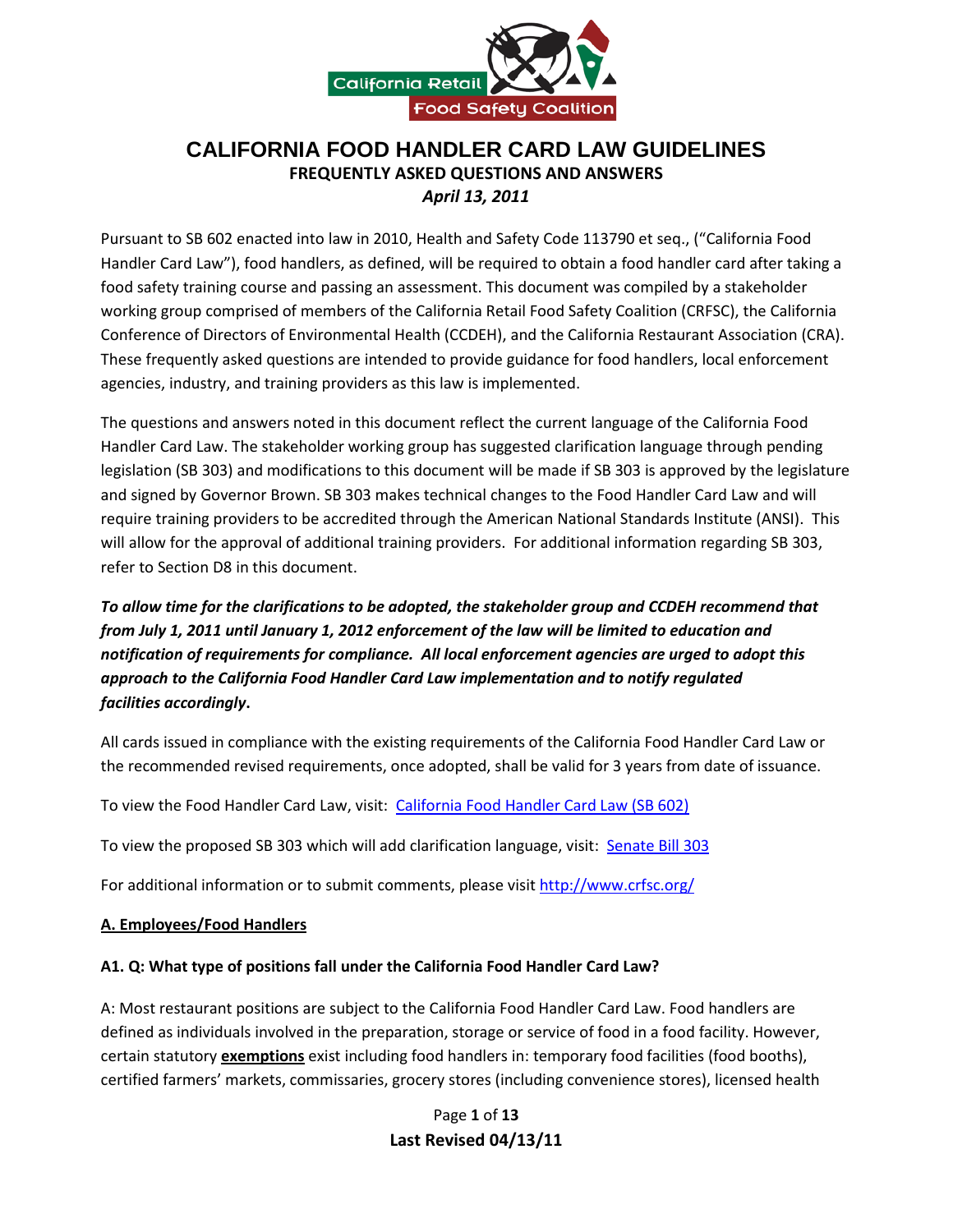care facilities, mobile support units, public and private school cafeterias, restricted food service facilities, retail stores where a majority of sales are from a pharmacy, certain food facilities with approved in-house food safety training, food facilities subject to a collective bargaining agreement, food handlers subject to the local food handler programs in the counties of Riverside, San Bernardino and San Diego and food handlers holding a valid Manager's Food Safety Certificate pursuant to current food safety law. The definition therefore effectively includes most restaurant employees such as those holding the positions of, but not limited to: wait staff, chefs, head cooks, cooks, bussers, bartenders, host/hostesses that handle food, beverage pourers (including alcoholic beverage pourers), and supervisory personnel, such as the general manager or managers (unless they are certified under the existing food managers certification program). The law applies to both salaried and hourly food handlers. For more information, see also D1 and D3.

## **A2. Q: How do I get a California food handler card?**

### A: 1) COURSE:

You must take a course (meeting the specifications for courses as outlined in the law). 2) ASSESSMENT (hereinafter referred to as "test"):

You must take a test and pass with a score of 70 percent or higher. There are several providers who may offer the course. However, the test and food handler card must be issued from a certification organization that is accredited as meeting the requirements of the Conference for Food Protection's "Standards for Accreditation of Food Protection Manager Certification Programs." These organizations are:

- National Registry of Food Safety Professionals: www.NRFSP.com
- National Restaurant Association (ServSafe*® California Food Handler program):*  www.FoodHandlerUSA.com
- Prometric: www.prometric.com/foodsafety

#### **A3. Q: Do I need a new California food handler card for every restaurant where I work?**

A: Generally, no. The California food handler card is valid for three years from the date of issuance and belongs to the individual food handler it is issued to, regardless of whether the food handler changes employers during that period or whether the food handler works for two or more different restaurants concurrently. However, food handlers in Riverside, San Bernardino and San Diego counties are subject to pre-existing local food handler card programs and pursuant to the California Food Handler Card Law, food handlers in these three counties are exempt from the California Food Handler Card Law while working in these three counties. However, if a food handler works in one of these three counties, and also works in a restaurant outside one of these three counties, then they would have to obtain a California Food Handler Card for the restaurant outside these three counties in addition to being subject to a local food handler card requirement for the three counties.

#### **A4. Q: Is my California food handler card valid anywhere in the California?**

A: A California food handler card is valid everywhere in California except in Riverside, San Bernardino and San Diego counties which have pre-existing local food handler card programs. Consult with the local enforcement agencies in each of these counties to obtain information on their local food handler programs and requirements.

> Page **2** of **13 Last Revised 04/13/11**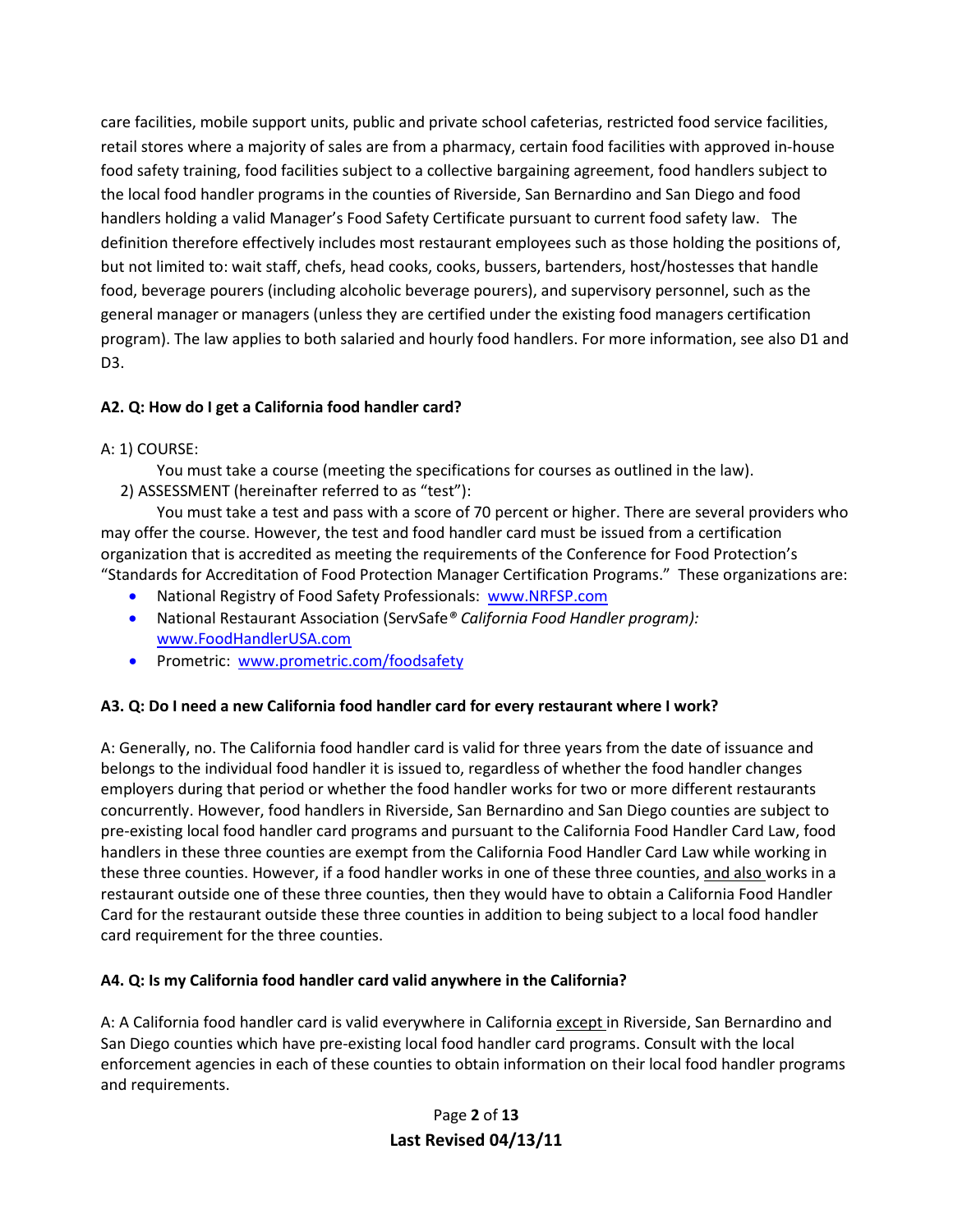#### **A5. Q: Where can I take the food handler training and test?**

A: The California Food Handler Card Law states that food handler training courses and tests may be offered through a trainer-led class and test, or online. Currently, the three organizations who can issue valid food handler cards are:

- National Registry of Food Safety Professionals: www.NRFSP.com
- National Restaurant Association (ServSafe*® California Food Handler program):* www.FoodHandlerUSA.com
- Prometric: www.prometric.com/foodsafety

### **A6. Q: I already have a food handler card issued by my county, which is Riverside County. Do I need a California food handler card as well?**

A: Not if you only work in Riverside County. Food handlers who work in Riverside, San Bernardino or San Diego counties need to obtain a county-specific food handler card because those three counties have preexisting local food handler programs. However, if an employee works in San Diego, Riverside or San Bernardino counties, as well as an establishment outside those counties, they also will need a California food handler card as it is required in all the other counties in the state.

### **A7. Q: I work in a restaurant in San Diego County and have a San Diego County specific food handler card, but also work part-time in a restaurant in Orange County. Do I still need to obtain a California food handler card?**

A: Yes, you must still obtain a California food handler card to work in the restaurant in Orange County. San Diego County has its own pre-existing local food handler card program and the locally issued San Diego food handler cards are only valid in San Diego County. Also, a California food handler card is not valid in San Diego County as fulfilling the San Diego local food handler requirement.

The above rule applies to food handlers in San Bernardino and Riverside Counties as they have preexisting local food handler programs in place as well.

### **A8. Q: I have a food handler card issued from another state. Are food handler cards from other states compliant with the California Food Handler Card Law?**

A: No. Other state's food handler cards are not valid in California. (See also Section D, questions D1 and D2 for additional information).

### **A9. Q: I am a restaurant manager and have a valid Manager's Food Safety Certification pursuant to existing California law (CalCode). Do I need a California food handler card?**

A: No. Anyone who holds a valid Manager's Food Safety Certification doesn't need a California food handler card. However, if you're a manager without the Manager's Food Safety Certification and you are a food handler, you'll need a California food handler card.

### **A10. Q: I'm interested in working in the restaurant business but don't have a California food handler card yet. Do I need to obtain one prior to employment in a restaurant?**

Page **3** of **13 Last Revised 04/13/11**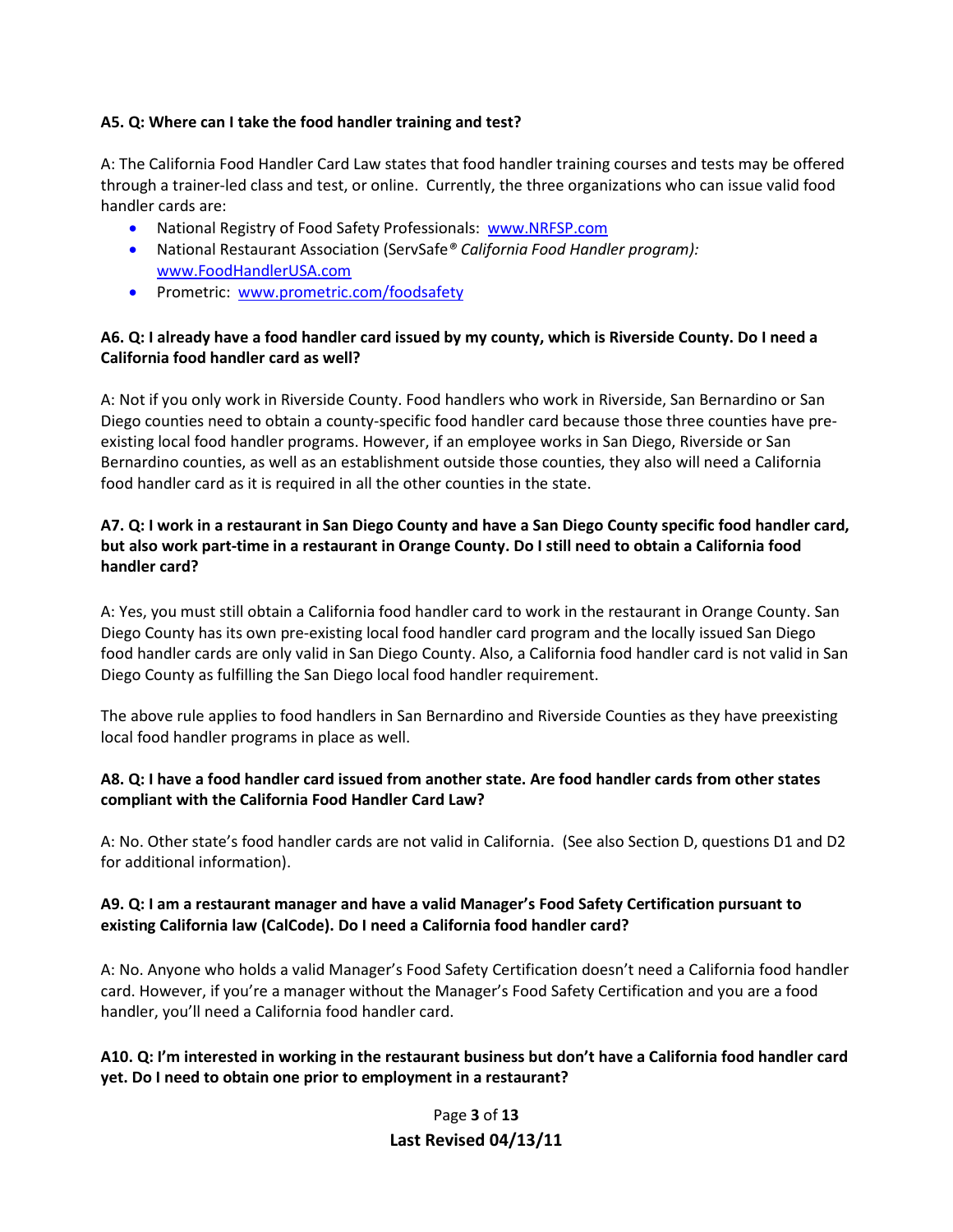A: You must obtain a food handler card within 30 days of hire. The law states that food handlers hired prior to June 1, 2011 must obtain a food handler card on or before July 1, 2011. Food handlers hired on or after June 1, 2011 have to obtain a food handler card within 30 days after the date of hire.

### **A11. Q: I'm a high school student and work in a restaurant part-time and only during the summer. Do I still need a card?**

A: Yes. Regardless of age or the amount of time working in a restaurant, food handlers must have a valid California food handler card for the duration of employment as a food handler.

### **A12. Q: I currently work in a restaurant. Am I responsible for taking the food handler course and test, or is my employer responsible for offering me the food handler course and test?**

A: As a food handler, you are responsible for taking the food handler course and test. This is required by the California Food Handler Card Law for food handlers. Food handlers must obtain a valid California food handler card from an organization as specified (see "Only accredited Food Protection Manager Certification organizations can offer valid Food Handler Cards" section above) and maintain a valid food handler card for the duration of his or her employment as a food handler. The food handler card is issued to the individual food handler taking and passing the test, and is valid for three years from the date of issuance, regardless of whether the food handler changes employers during that period.

### **A13. Q: What documentation is my employer required to keep?**

A: Under this law, employers are responsible for maintaining records documenting that each food handler employed by them possesses a valid food handler card. These records must be provided to the local enforcement officer upon request. An example of proper documentation would be for the employer to maintain copies of the food handlers' cards on file and have them available upon request by the health inspector.

### **A14. Q: Is my employer responsible for paying for my food handler card course and test under the new law?**

A: No. The California Food Handler Card Law does not require employers to pay for the food handler's training and test. The food handler card is the property of the restaurant employee, which allows the employee to change jobs without having to obtain a new food handler card.

### **A15. Q: I just obtained a California food handler card for my current restaurant employer. However, what if I get a new job in another restaurant, do I need to take the test again?**

A: No. A California food handler card is issued to the individual food handler and can be used wherever the food handler works, whether it is a new restaurant or multiple restaurants concurrently. The only exception is for the three exempt counties of Riverside, San Bernardino and San Diego. A California Food Handler Card is not valid in these three counties as food handlers working in the three counties are subject to preexisting local food handler programs. Consult with the local enforcement agencies in each of these counties to obtain information on their local food handler programs and requirements.

# Page **4** of **13 Last Revised 04/13/11**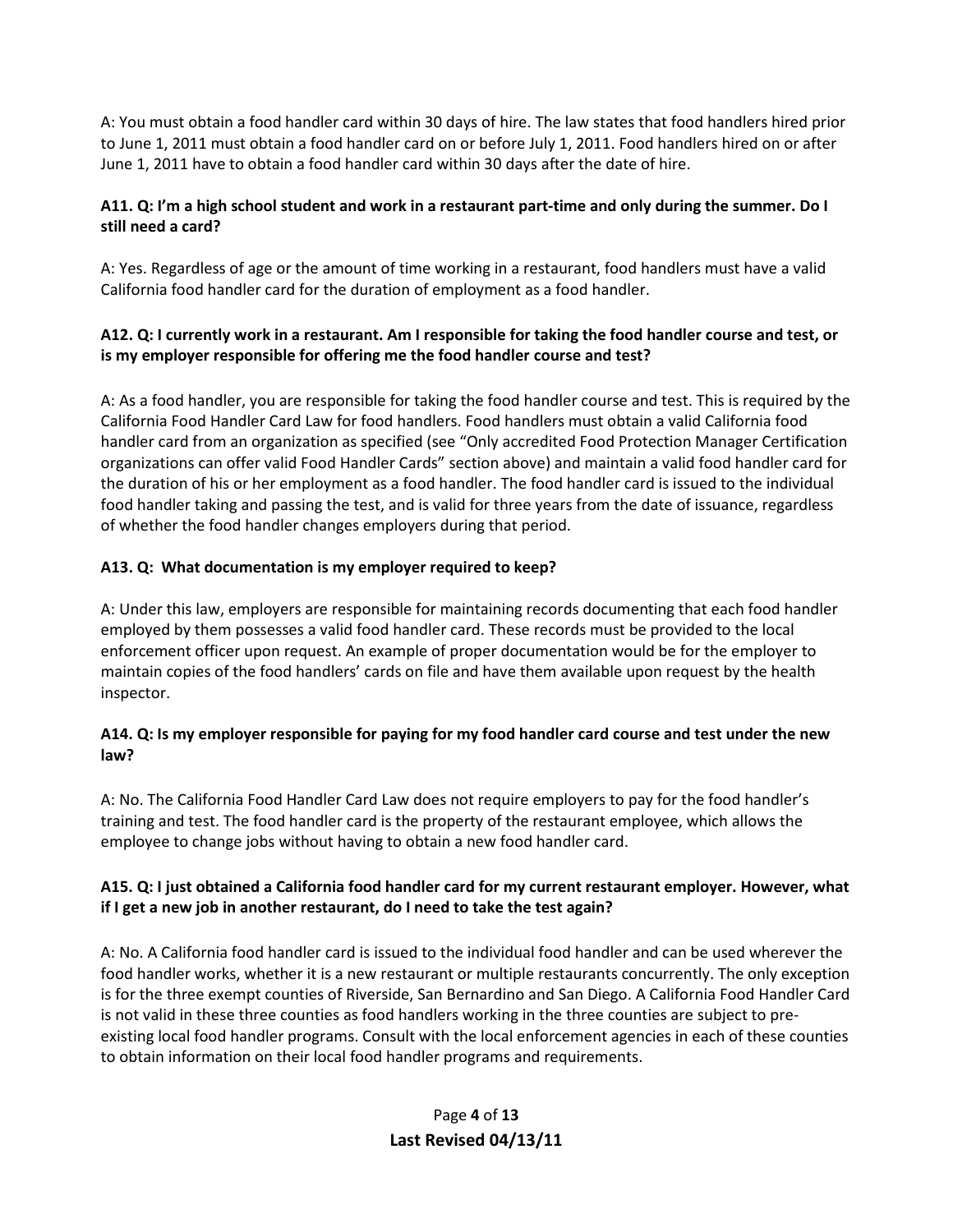### **A16. Q: Do volunteers who serve food at soup kitchens, food banks or volunteer run restaurants have to have a California food handler card?**

A: No, volunteers are not required to obtain a California food handler card. The law only applies to food handlers who are "hired" by subject food facilities. Food handlers who work in a food facility on a regular basis and benefit financially from the business are not considered volunteers (e.g., family members/owners).

### **A17. Q: What if I only work part-time (e.g., one day a week) or am a temporary employee (e.g., for two months), do I still need to obtain a California food handler card?**

A: Yes. The law applies to all subject food handlers irrespective of whether they work part-time, full-time or are a temporary employee.

### **A18. Q: I am a non-union employee, but work at a restaurant that is unionized. Do I have to obtain a California food handler card?**

A: No. The law provides that if a food facility is subject to a collective bargaining agreement with its food handlers, then the food facility is exempt (meaning that all food handlers employed by that food facility are exempt).

## **A19. Q: I work at a demonstration booth serving samples of food at a grocery store. Do I have to obtain a food handler card?**

A: No. If you are an employee of the grocery store or demonstration company, then you do not have to obtain a food handler card as grocery stores are exempt and demonstration companies are not permitted as food facilities.

## **A20. Q: What is the definition of a grocery store for purposes of this law?**

A: Grocery stores are exempt from the California Food Handler Card Law. Grocery store is defined as a store primarily engaged in the retail sale of canned food, dry goods, fresh fruits and vegetables, and fresh meats, fish, and poultry and any area that is not separately owned within the store where food is prepared and served, including a bakery, deli, and meat and seafood counter. "Grocery store" includes convenience stores.

### **A21. Q: Is a food handler that is required to have a food handler card also required to have the card in his/her possession while working?**

A: No. The employer is required to maintain records verifying that the employee(s) has a valid food handler card.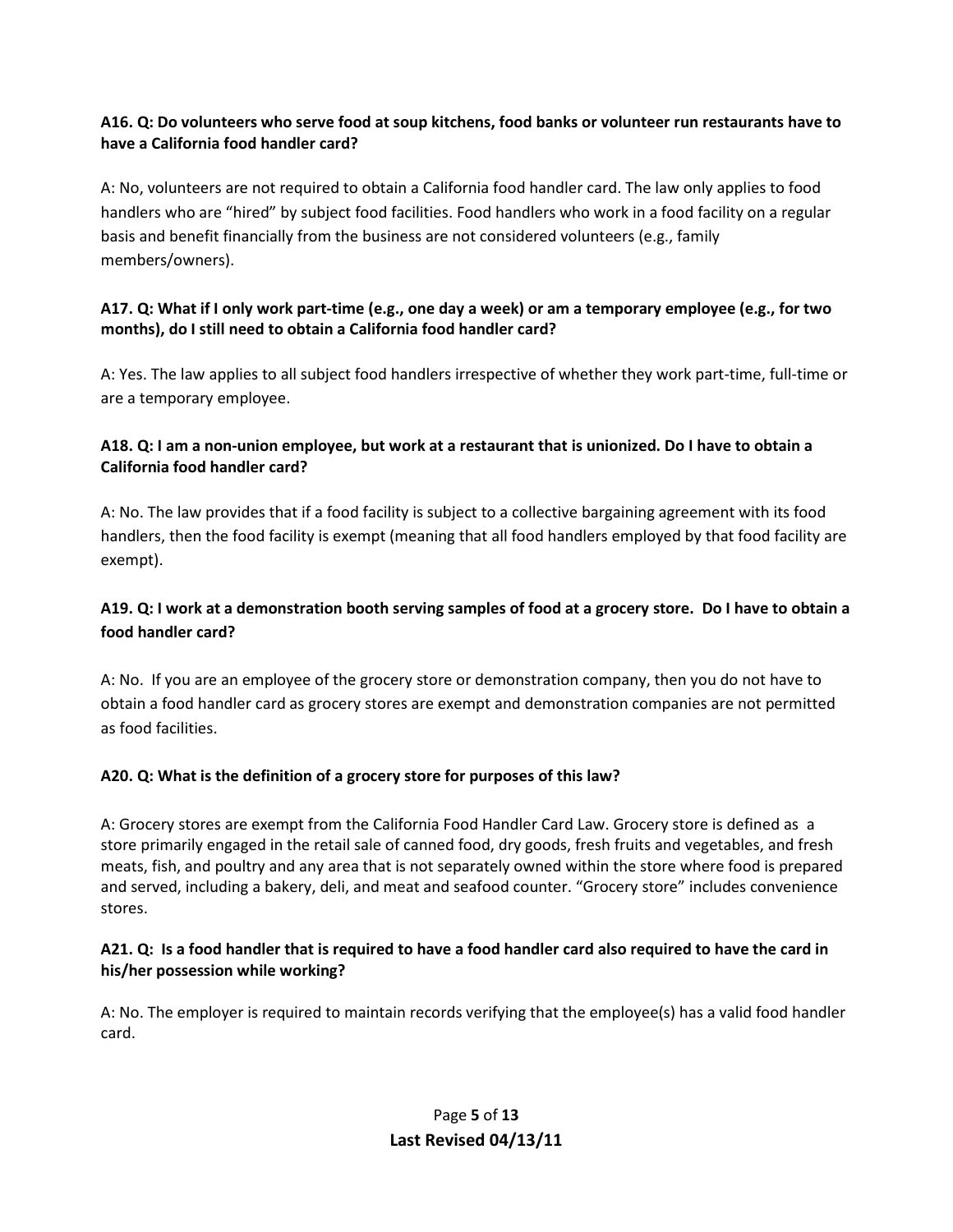## **A22. Q. I work in a food warehouse and stock prepackaged non-potentially hazardous foods. Do I need to obtain a food handler card?**

A: If you are handling food items, such as hand-stocking shelves, and are employed at a non-exempt food facility (e.g. restaurant, bar, deli food facility, sports stadium, or food court), then you are required to have a food handler card. However, if you work in a food distribution center or commercial warehouse that is not permitted as a retail food facility and you are handling only case goods which will be distributed to retail facilities, you do not need to obtain a food handler card.

## **A23. Q. I work in a hospital cafeteria. Do I need to obtain a food handler card?**

A: No. Hospital employees are not required to have a food handler card.

# **A24. Q: I work at a hotel and as a guest service, cookies are prepared for guests and we deliver them to the guests' rooms. Do I need a food handler card?**

A: The law applies to places that are permitted as a food facility. While hotels, themselves are not permitted as food facilities generally, certain parts or locations within a hotel are separately permitted as food facilities. So, if you are employed at the hotel's restaurant, work in the kitchen that provides room service to hotel guests, or if the facility is permitted as a food facility (e.g. restaurant, bar, cafeteria, deli), then yes, a food handler card is required because these are permitted as food facilities.

## **B. Employers**

## **B1. Q: What are employer's responsibilities under the California Food Handler Card Law?**

A: The law requires employers to maintain records satisfactory to the local enforcement officer documenting that each food handler employed by the food facility possesses a valid food handler card, and shall provide those records to the local enforcement officer upon request. Failure to maintain records that all food handlers meet the requirements of the Food Handler Law would constitute a violation of the California Retail Food Law, which may be prosecuted as a misdemeanor. An example of acceptable records would be to maintain copies of the employees' food handler cards at the food facility.

## **B2. Q: How do employers know which employees need a food handler card?**

A: Most restaurant positions are subject to the California Food Handler Card Law. Food handlers are defined as individuals involved in the preparation, storage or service of food in a food facility. However, certain statutory exemptions exist including food handlers in: temporary food facilities, certified farmers' markets, commissaries, grocery stores (including convenience stores), licensed health care facilities, mobile support units, public and private school cafeterias, restricted food service facilities, retail stores where a majority of sales are from a pharmacy, certain food facilities with approved in-house food safety training, food facilities subject to a collective bargaining agreement, food handlers subject to the local food handler programs in the counties of Riverside, San Bernardino and San Diego and food handlers holding a valid Food

> Page **6** of **13 Last Revised 04/13/11**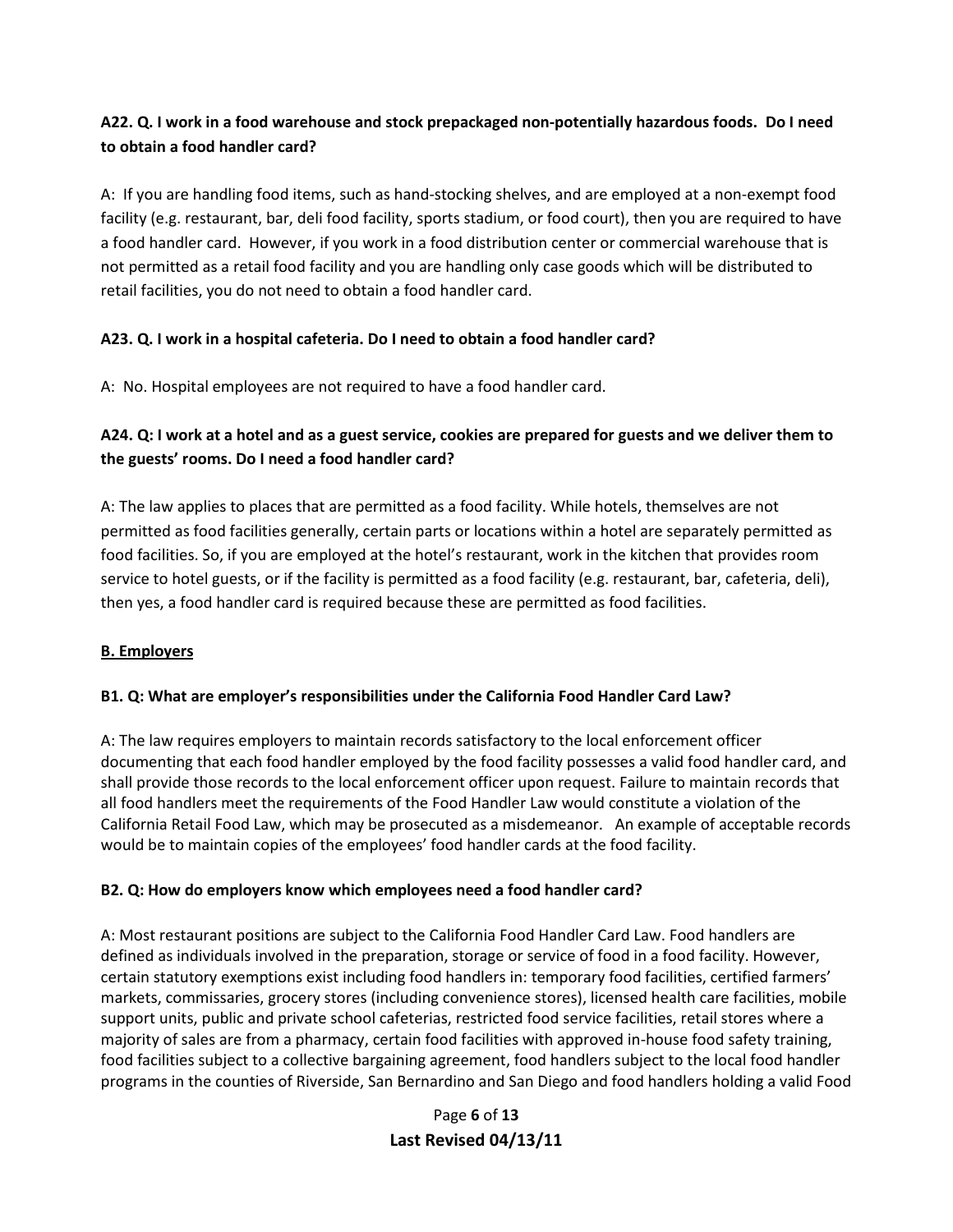Protection Manager Certification pursuant to current food safety law. (For more information, see also A1.)

#### **B3. Q: Does the California Food Handler Card Law require employers to pay for their employees training and test?**

A: No. The California Food Handler Card Law does not require employers to pay for the food handler's training and test. The food handler card is the property of the employee. However, if an employer avails itself of the exemption provided in the law authorizing employers to use a food safety training program approved for use in another state (as specified), then the training must be provided during normal work hours, at no cost to the employee.

### **B4. Q: When do all of my current employees need to have a California food handler card?**

A: Food handlers who are hired prior to June 1, 2011, must obtain a valid California food handler card on or before July 1, 2011. Food handlers hired on or after June 1, 2011, must obtain a valid food handler card within 30 days after the hire date. (See D4 for additional information regarding pending legislation and implementation.)

#### **B5. Q: My restaurant offers in-house food safety training to my employees – are we in compliance with the California Food Handler Card Law?**

A: Maybe. An in-house food safety training program is compliant with the California Food Handler Card Law if certain requirements are met:

(1) The food facility uses a training course that has been approved for use by the food facility in another state that has adopted the requirements described in Subpart 2-103.11 of the 2001 edition of the model Food Code, not including the April 2004 update, published by the federal Food and Drug Administration; and

(2) Upon request, the food facility provides evidence satisfactory to the local enforcement officer demonstrating that the food facility training program has been approved for use in another state pursuant to above provision; and

(3) The training is provided during normal work hours, and at no cost to the employee.

(For more information, see also Section D, questions D1 and D2.)

### **B6. Q: What is a Licensed Healthcare Facility?**

A: A Licensed Healthcare Facility is a facility that is licensed by the California Department of Licensing and Certification. These facilities are categorized as follows:

- Skilled Nursing Facility (SNF),
- Intermediate Care Facility (ICF),
- Intermediate Care Facility Developmentally Disabled (ICF-DD),
- Intermediate Care Facility Developmentally Disabled Habilitative (ICF-DDH),
- Intermediate Care Facility Developmentally Disabled Nursing (ICF-DDN),
- Congregate Living Health Facility (CLHF),
- Pediatric Day Health and Respite Care Facility (PDHRCF),
- General Acute Care Hospital (GACH),
- Acute Psychiatric Hospital (APH).

#### Page **7** of **13**

#### **Last Revised 04/13/11**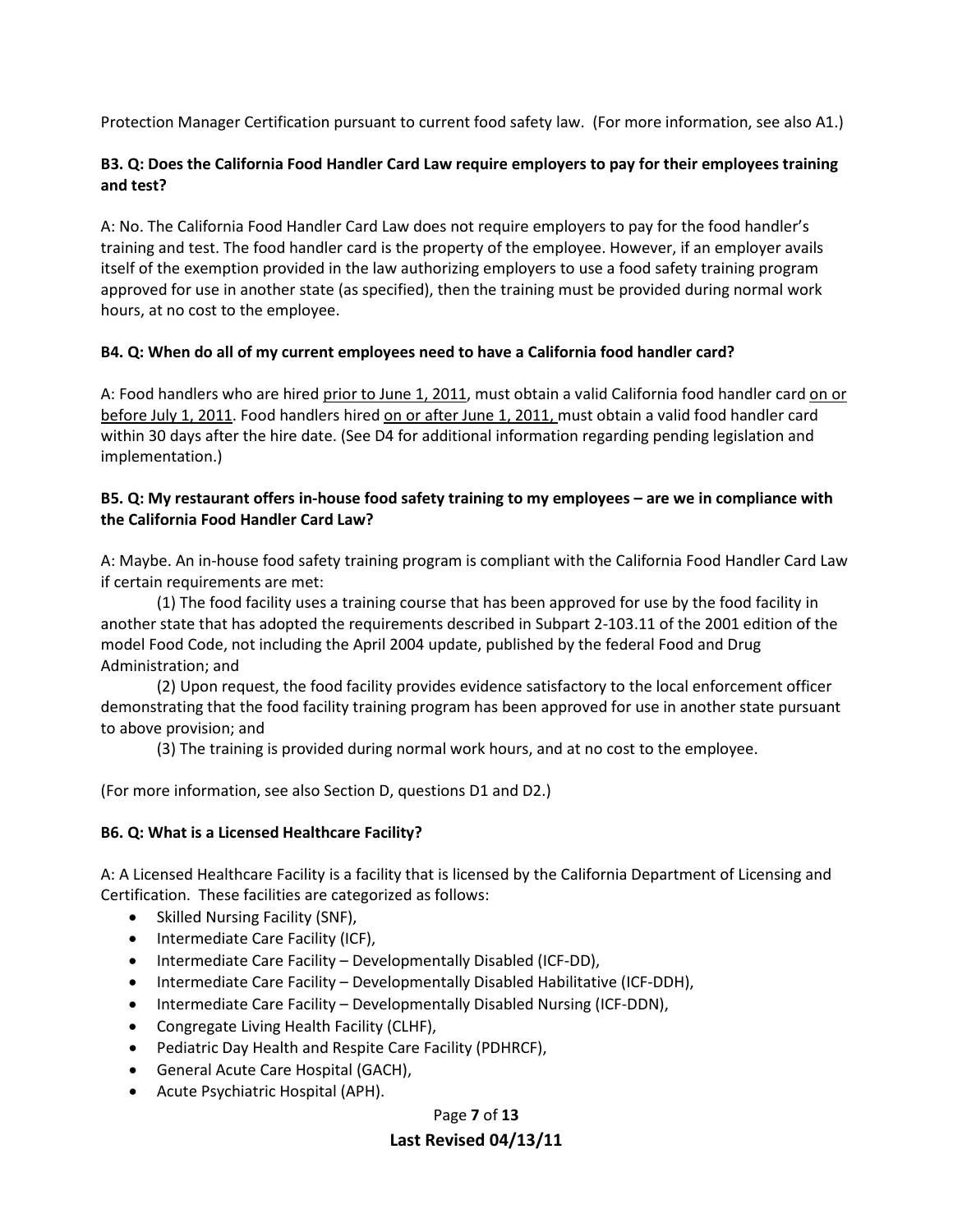These operations are permitted and inspected by the California Department of Public Health. The kitchens are also subject to most Cal Code requirements. However, the employees of these kitchens or food preparation areas within these facilities are exempt from food handler card requirements.

### **B7. Q: What if my employees are illiterate?**

A. All accredited training providers must be in compliance with the Americans with Disabilities Act (ADA). This would mean reasonable appropriate accommodations would have to be made such as offering an oral examination or test in standardized secure conditions.

#### **B8. Q: What if my employees don't speak English?**

A. Often training providers are able to offer the training and test in other languages, but there is no legal requirement to do so under the state law. Often training providers offer courses/tests in different languages. Please contact the training providers directly for more information.

#### **C. Training and Test**

### **C1. Q: Where can food handlers receive a food handler card?**

A: See Question/Answer in Section A (A2) above.

### **C2. Q: How long will the course and test take?**

A: The law states that the course and test must be designed to be completed within approximately twoand-a-half hours and that the test must have at least 40 questions.

#### **C3. Q: What is covered by the course?**

A: The law requires that the course provides basic, introductory instruction on the below listed six elements:

- 1) Food-borne illness, including terms associated with food-borne illness, micro-organisms, hepatitis A, and toxins that can contaminate food and the illness that can be associated with contamination, definition and recognition of potentially hazardous foods, chemical, biological, and physical contamination of food, and the illnesses that can be associated with food contamination, and major contributing factors for food-borne illness.
- 2) The relationship between time and temperature with respect to food-borne illness, including the relationship between time and temperature and micro-organisms during the various food handling, preparation, and serving states, and the type, calibration, and use of thermometers in monitoring food temperatures.
- 3) The relationship between personal hygiene and food safety, including the association of hand contact, personal habits and behaviors, and food employee health to food-borne illness, and the recognition of how policies, procedures, and management contribute to improved food safety practices.

Page **8** of **13 Last Revised 04/13/11**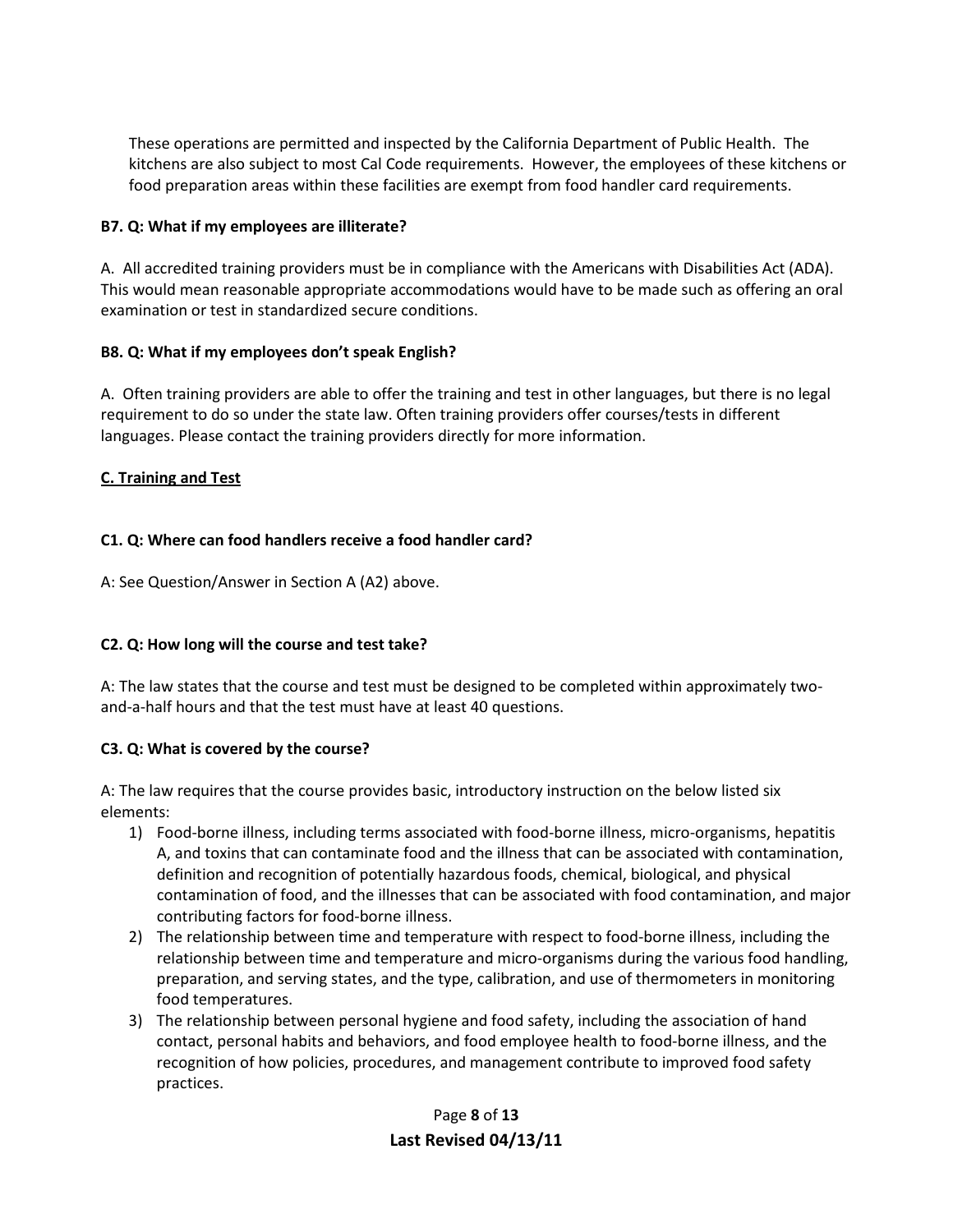- 4) Methods of preventing food contamination in all stages of food handling, including terms associated with contamination and potential hazards prior to, during, and after delivery.
- 5) Procedures for cleaning and sanitizing equipment and utensils.\
- 6) Problems and potential solutions associated with temperature control, preventing crosscontamination, housekeeping and maintenance.

#### **C4. Q: Does the California food handler card expire?**

A: Yes. A California food handler card is valid for three years from the date of issuance. Food handlers must retake the course and test upon expiration in order to maintain a valid food handler card.

## **C5: Q: What happens if a food handler needs special arrangements to complete their training and testing?**

A: Training providers, as part of their accreditation, must adhere to Americans with Disabilities Act (ADA) guidelines. This includes evaluating requests for special arrangements for learning and testing. If the "condition" does not fall under the scope of the ADA guidelines, it would be up to the discretion of the training provider. The main consideration would be if the special arrangement does not unfairly affect the individuals who are not receiving special arrangements. All of the policies and procedures of the training provider must be fair and equitable.

### **C6: Q: How much does a food handler card cost?**

A: There is only one stipulation in the law regarding food handler cards. At least one food handler training and testing provider must offer the course for \$15.00 or less; however, it is up to each food handler training and testing provider to determine the cost of their products and services.

### **C7: Q: What happens to my food handler card if I move?**

A: A California food handler card is valid statewide, except for in the counties of Riverside, San Bernardino, and San Diego, which are exempt from the law based on having a previous food handler program in place.

### **D. Enforcement**

### **D1. Q. What evidence will be acceptable to local enforcement officers regarding the exemption of food handlers which work for food facilities that provide approved in-house food safety training to their employees?**

A: California will use Florida's approved vendor list as one way to determine which companies have an approved Food Handler Training program. Employees working for companies on Florida's list are exempt from the food handler card requirements if the training is provided free of charge to employees during normal work hours. A list of companies operating in California and exempted by Florida can be found below and the full list of companies with approved programs may be found at: [http://www.myfloridalicense.com/dbpr/hr/food-lodging/documents/fs\\_training\\_list.pdf](http://www.myfloridalicense.com/dbpr/hr/food-lodging/documents/fs_training_list.pdf)

> Page **9** of **13 Last Revised 04/13/11**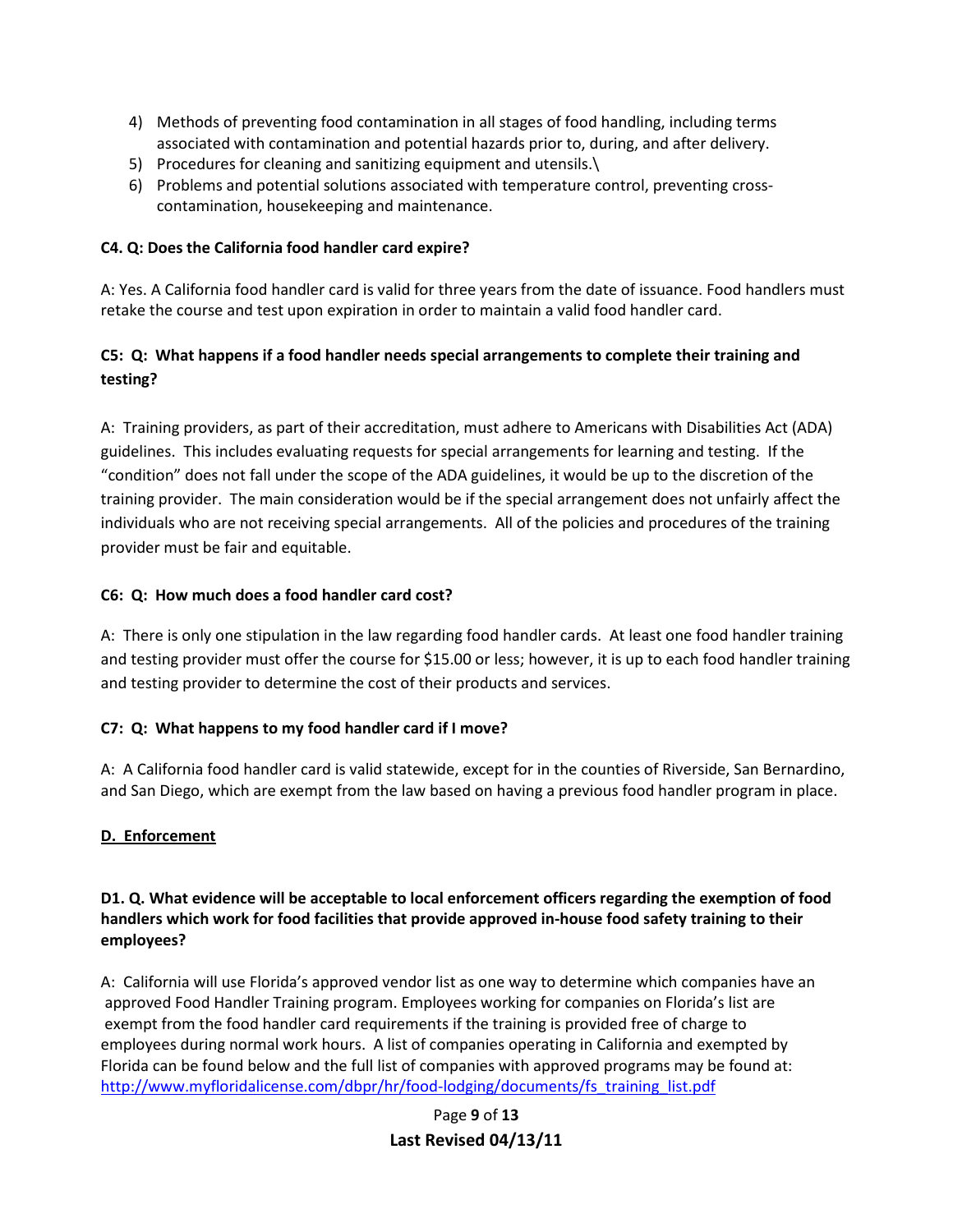- 1. A&W Restaurants
- 2. Bennigan's Grill & Tavern/Metromedia Restaurant Group
- 3. Bonanza Restaurants/Metromedia Restaurant Group
- 4. Burger King Corporation
- 5. Carlson Restaurants Worldwide
- 6. Captain D's Seafood, Inc.
- 7. Carrabba's Italian Grill
- 8. Chart House Enterprise
- 9. Chevys Fresh Mex
- 10. Chez Pierre
- 11. Chick-fil-A, Inc
- 12. Chili's Bar and Grill Restaurants
- 13. Darden Restaurants
- 14. Denny's
- 15. Friendly's
- 16. Golden Corral
- 17. HMSHost
- 18. Hooters of America, Inc.
- 19. Kentucky Fried Chicken (KFC)
- 20. Long John Silver's
- 21. Marriott International, Inc.
- 22. McDonald's Corporation
- 23. Medieval Times
- 24. On the Border Restaurants
- 25. Panera Bread Bakery-Café
- 26. Papa John's International
- 27. Pizza Hut
- 28. Ponderosa Steakhouse / Metromedia Restaurant Group
- 29. Popeye's Chicken
- 30. Ritz Carlton, The
- 31. Roadhouse Grill, Inc
- 32. Romacorp, Inc. (Tony Romas)
- 33. Steak n Shake, Inc.
- 34. Taco Bell Corp.
- 35. T.G.I Friday's/Carlson Restaurants Worldwide
- 36. UNO Restaurant Corp.
- 37. Wendy's International, Inc.

Based on review, it has been determined that the only state program that is currently compliant with this provision is the Florida state program. If a food facility believes that its program has been approved by another state that meets the requirements of the California Food Handler Card Law, please direct your inquiry to the CRFSC Sub Committee C by visiting [http://www.crfsc.org/.](http://www.crfsc.org/)

#### **D2. Q. What if a food facility is not listed on the Florida website? Can that food facility have their food handler training program approved in California?**

A: The State of Florida is the only state we are currently aware of with a list of companies that have approved food handler training programs that are in compliance with the California Food Handler Card Law. The California Food Handler Card Law spells out the criteria for having employees of a company exempted from the food handler card requirements. These criteria are:

- 1. A state regulatory agency has approved the company's internal training program.
- 2. The state regulatory agency has adopted the requirements listed in 2-103.11 of the 2001 FDA Food Code, not including the 2004 update.
- 3. The training is provided at no cost to employees during the employee's normal work hours.
- 4. Upon request, the food facility provides evidence satisfactory to the local enforcement officer that the program has been approved by another state.
	- i. Examples of 'satisfactory evidence', as mentioned above in bullet 4, could include a listing on a regulatory agencies' website or an approval letter from the regulatory agency.

Page **10** of **13 Last Revised 04/13/11**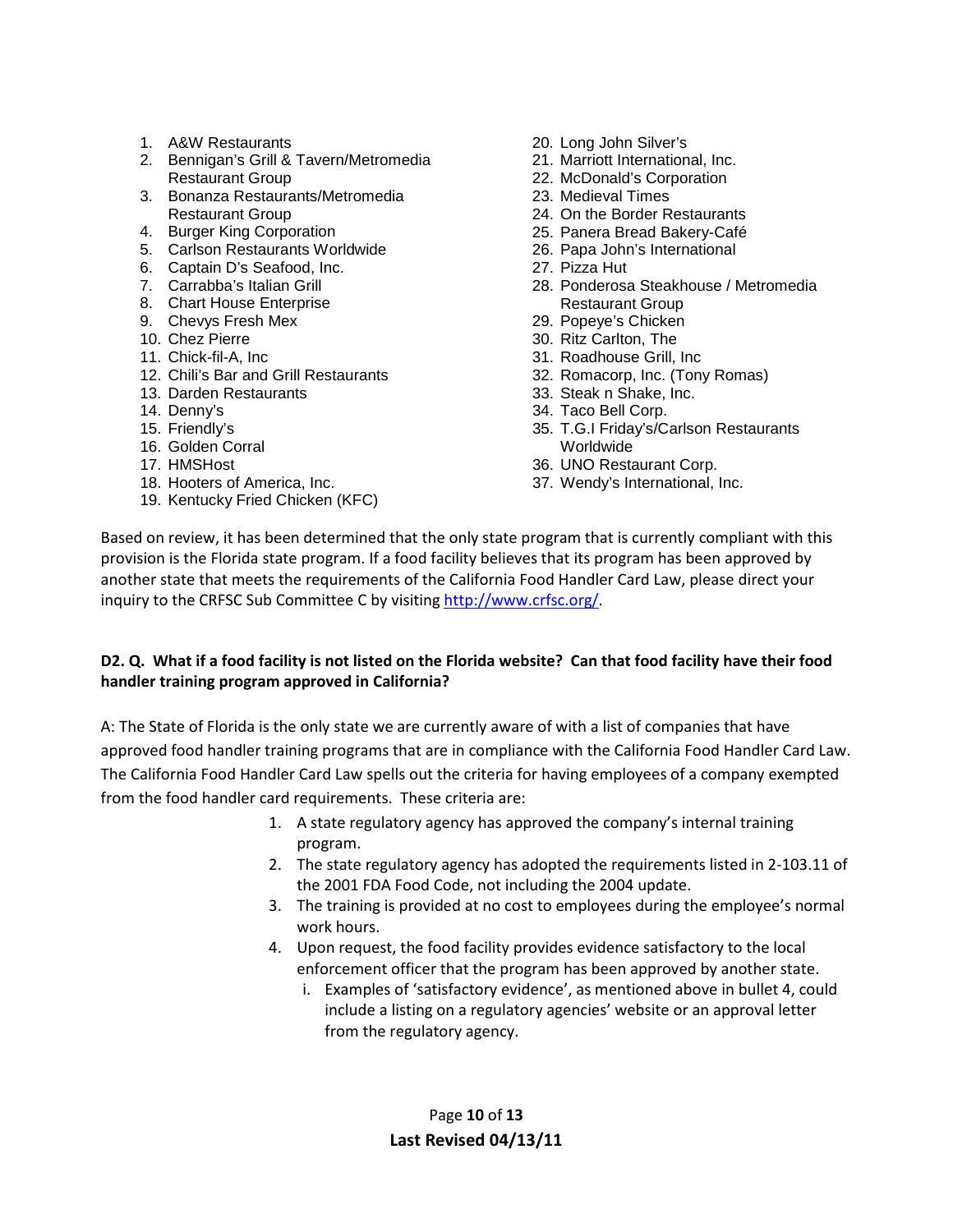#### **D3. Q: What happens if a food handler takes a course or test that is not approved?**

A: Upon inspection, if a food handler is found to have taken a course or test that is not approved, operators are advised by inspectors that the employee must retake the training or test from an approved provider to be in compliance with the law.

## **D4. Q: If a food facility is not in compliance with the food handler requirements, what type of violation will be documented by the local enforcement agency, a major or minor violation?**

A: Between July 1, 2011 and January 1, 2012, neither major nor minor violations will be documented. During this six month period, enforcement of the law will be limited to education and notification of requirements for compliance. After January 1, 2012, documented violations will fall into the minor category. To obtain specific information regarding point deductions, contact your local enforcement agency.

### **D5. Q: I am a training company that has a food handler training program with a 40 question test. If I obtain approval in another state, can I use it in California?**

A: No. Currently, there is an exemption for in-house training programs approved in another state, but this exemption only applies to in-house training programs for "food facilities," not training and testing companies. Currently, the California Food Handler Law only allows food handler cards to be issued by three companies – 1) National Registry of Food Safety Professionals, 2) National Restaurant Association, and 3) Prometric. If Senate Bill 303 is approved later this year, this requirement will change and will allow training providers with an ANSI ASTM 2659 accredited training program and test to provide food handler cards in California.

## **D6. Q: I am a company that is providing contracted services (e.g. food management, food service, delivery, sanitation, supplies, etc.) for a food facility. If I get a food handler training program approved in another state, can I use it for my employees in California.**

A: No. There is an exemption for food handlers employed by food facilities whose in-house training programs has been approved in another state meeting certain requirements, but this exemption only applies for those food facilities if they provide the in-house training to their own employees. This exemption is not available to entities that are not food facilities.

### **D7. Q: I am a franchisee of a national chain and developed a food handler training program that was approved in Florida. Can this training be used in California?**

A. Yes, but only for your franchise locations. Since the Florida approval was for your specific franchise and not for the national chain as a whole, it cannot be used by the national chain or other franchisees. The exemption only exempts the food facility who received approval for their training program and only if that food facility provides training to their California employees during normal work hours at no cost to the

## Page **11** of **13 Last Revised 04/13/11**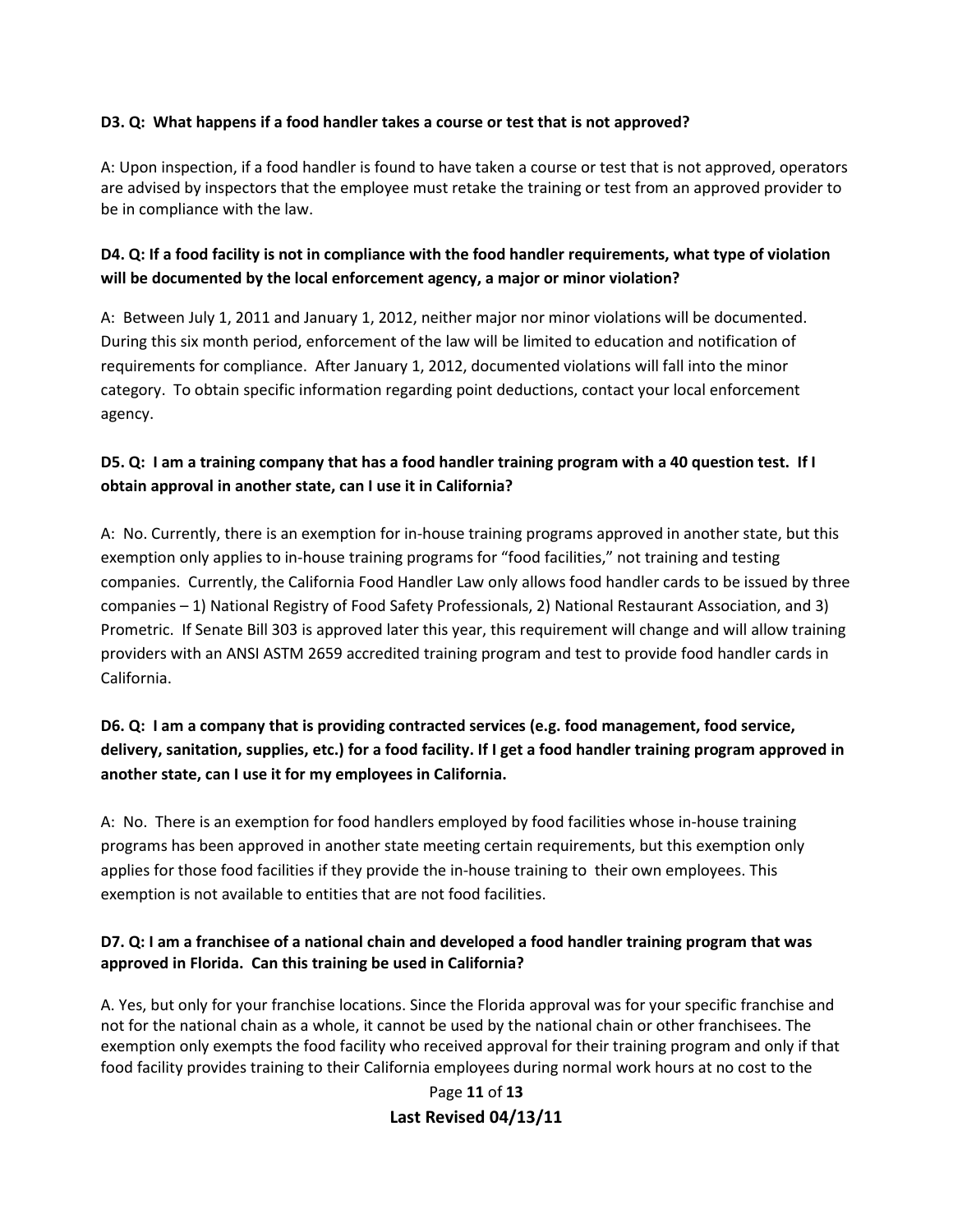employee.

## **D8. Q: I heard that there will be changes to the California Food Handler Card Law this year. What are the changes, when are they effective and how does this effect enforcement of the current law until then?**

A: The original law was enacted by the passage of SB 602 in 2010 (Health and Safety Code 113790 et seq.). Since then, concerns have been raised by industry, food safety training organizations, training providers and local enforcement agencies over the implementation of the new law and the July 1, 2011 compliance deadline. CCDEH is working with the California Retail Food Safety Coalition (CRFSC), California Restaurant Association (CRA) and other stakeholders, to propose clarifying amendments to the law and provide additional guidance. These statutory clarifications or amendments are currently moving through the legislative process and once they are signed into law, they will be effective immediately upon signature by the governor.

### Statutory Clarifications (proposed amendments to law):

This stakeholder group has proposed that statutory clarifications be made to the food handler training and test requirements on an urgency basis.

The proposed statutory clarifications, if approved by the governor, would:

• Before January 1, 2012 – Allow a food handler to obtain a card from either: (i) an American National Standards Institute (ANSI) accredited training provider that meets ASTM International 2659 – Standard Practice for Certificate Programs, or

(ii) a food protection manager certification organization described in Section 113947.3.

• After January 1, 2012 – Require a food handler to obtain a card only from an ANSI accredited training provider that meets ASTM International 2659.

### Implementation of current law:

Current law (SB 602) allows a food handler to obtain a card only from a food protection manager organization described in Section 113947.3, and requires food handlers to obtain a card before July 1, 2011.

# **To allow time for the clarifications to be adopted, the stakeholder group recommends that from July 1, 2011 until January 1, 2012 enforcement of the law will be limited to education and notification of requirements for compliance.**

All cards issued in compliance with the existing requirements of SB 602 or the recommended revised requirements, once adopted, shall be valid for 3 years from date of issuance.

All local enforcement agencies are urged to adopt this approach to SB 602 implementation and to notify regulated facilities accordingly.

# Page **12** of **13 Last Revised 04/13/11**